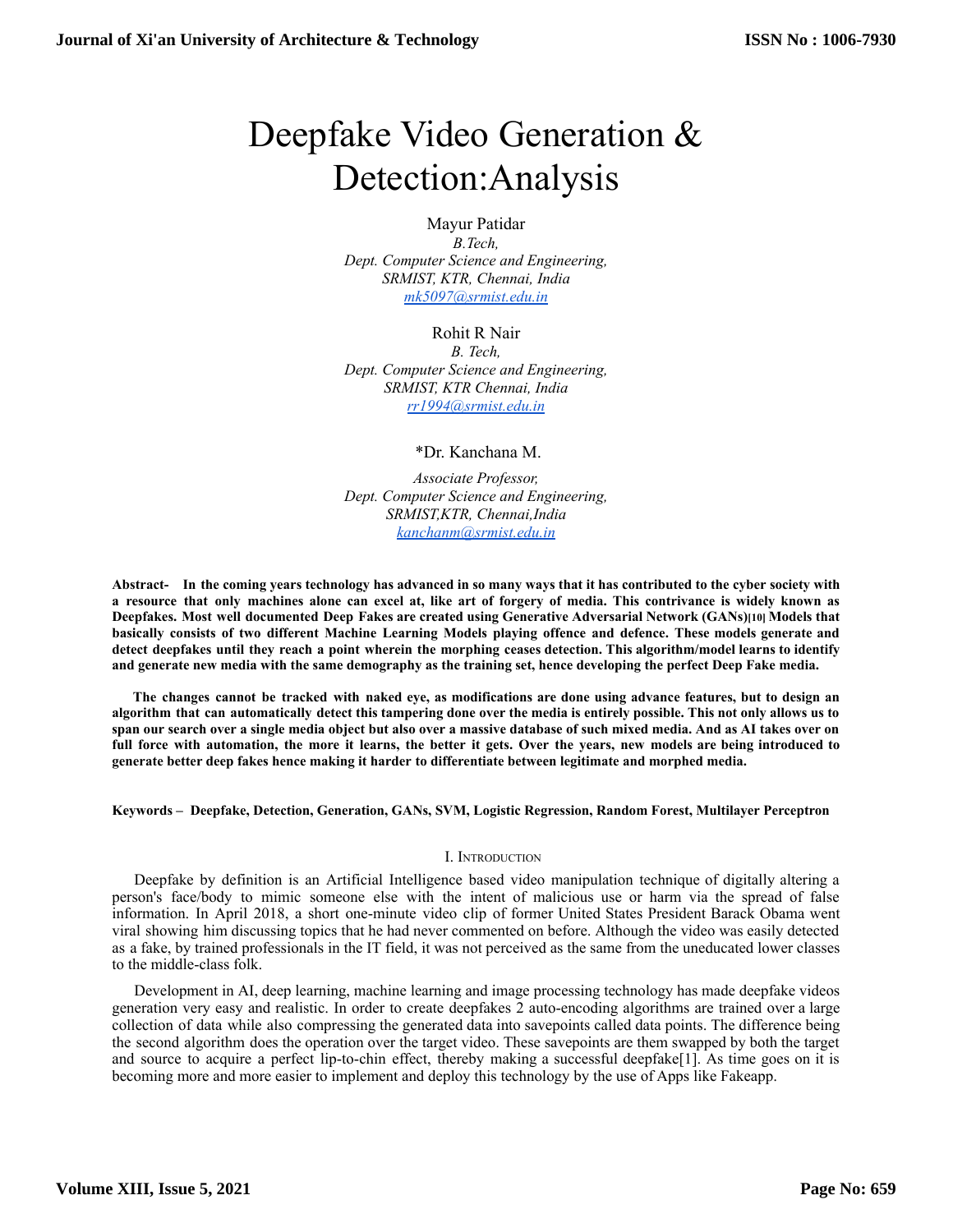These models examine the facial expressions, features,contours,blood flows movements of the source and synthesize the facial features of the target generating life like facial expressions and positions with movements. Most Deepfake algorithms generally need an enormous amount of source data to train and process models in order to create a naturalistic output. Due to the abundance of images of celebrities and famous personalities it is highly common for these figures to become prime targets of this attack.

There is hence an alarming need for counteractive measures to be implemented in order to regulate and trace down fake sources of data.

#### II. STATE OF ART

In this work, we have analyzed different methods that are capable of distinguishing between an AI-generated fake video versus real video. We have evaluated and tested various different methods using different features , on various sets of publicly available DeepFake medias that demonstrate the efficiency and effectiveness of each algorithm in practice. In the Initial phases we would focus on validation of the model. We have compared various detection models and explored its limitations as well have found the models which transcend the limits. Based on the observation we have also explained the basic architecture that almost every model has followed. Some of the Deepfake Detection methods and models are still in their early development stage, also multiple methods had been proposed and evaluated but only on fragments of data sets[6]. With the continuous evolution in deepfake technology, every new algorithm gives rise to a new branch of loopholes that need to be traced and neutralized iteratively.

### III. DEEPFAKE GENERATION

Deepfakes can be generated using various techniques and implementations. Most good Generators run on GAN's (Generative adversarial networks) that require the participation of two different neural networks running to and against each other. This proper Police and Thief chase improves the chances of output being at realistic levels. GAN's are an interesting Choice because they are capable of generating images as well as features automatically without the need of assistance. Simple apps like FakeApp makes it easy for even a beginner to use and exploit the frameworks of deepfakes provided if he/she knows how the framework works. The app only requires you to provide the target and source image of data, not only does it automatically download the source and target data, the software also automatically pre-processes and filters the images automatically. There are many other methods and algorithms that work in the similar way like Face Forensics++, Face2Face, FaceSwap, etc. Each of these methods and tools work over feature matching between the target and the source materials like Skin Colour, eye tracking, lip tracking, etc.

#### IV. DEEPFAKE DETECTION

Deepfake's are detrimental to privacy, hence methods to identify deep fakes were brought to attention as quick as the problem gave rise to fraud. Earlier methodologies used manual labour of stitching frame by frame, but recent advancements in the field of AI has given rise to automation in feature extraction and delivery.

Simple Deepfake detection models started out as a binary classification problem needing the requirement of large datasets containing data of both source and target.But now, you only need to extract features from online sources.For deepfake detection the first step involves face detection which can be achieved by various methods such as Knowledge based methods where rules are formed by the researchers through his/her personal knowledge or feature invariant methods which can be used detect when the orientation pose or angle of the face is varied or template matching method. Template matching method utilizes the edge contours of a basic face shape or appearance-based methods which can be used to classify face and non-face images.

After face detection feature extraction can be carried out using deep learning algorithms which form the base of the deepfake detection program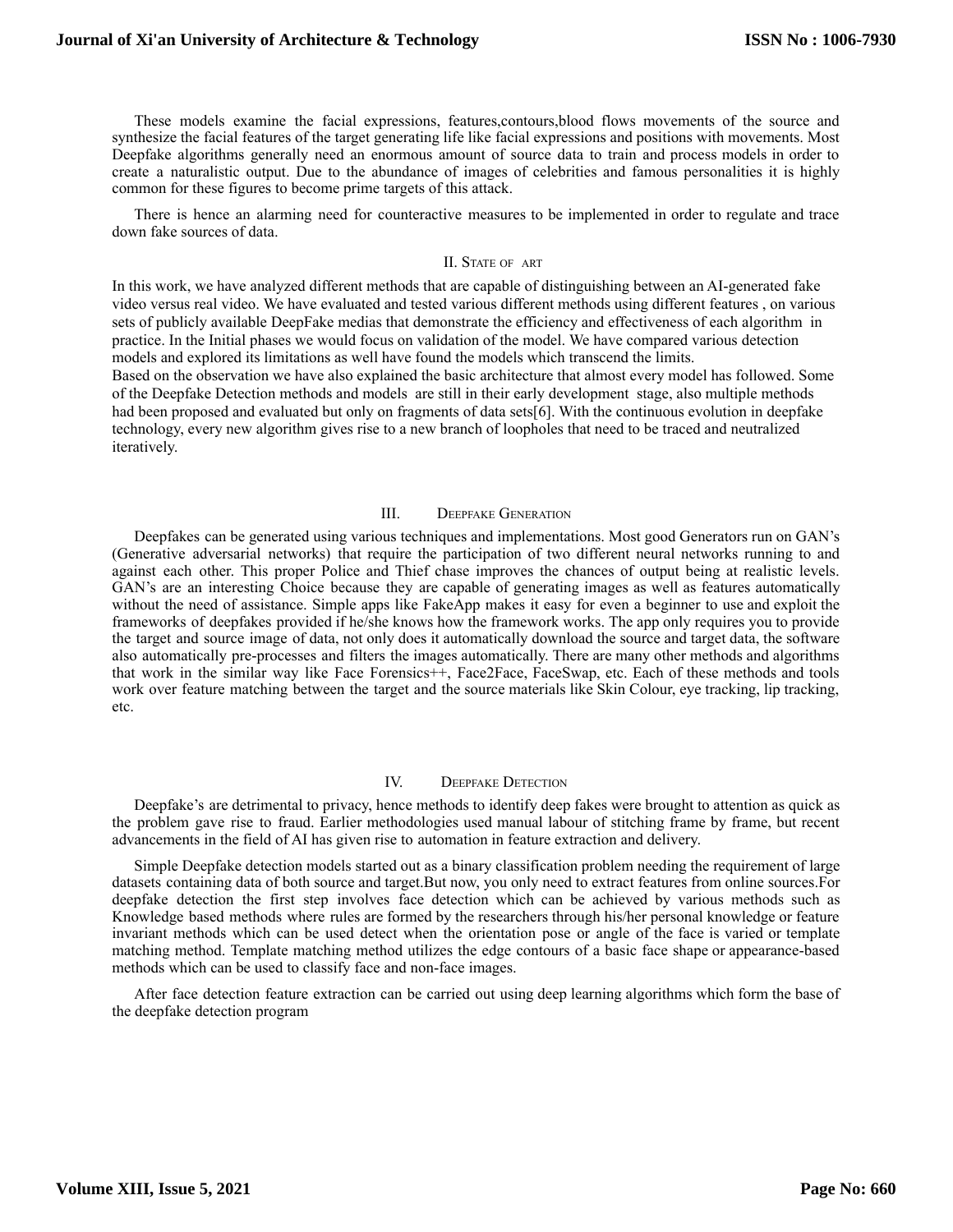*A. Deepfake Detection Methods*

| Sr. No |                                                                                                                        |                                                                                     |                                                                                                          |       |
|--------|------------------------------------------------------------------------------------------------------------------------|-------------------------------------------------------------------------------------|----------------------------------------------------------------------------------------------------------|-------|
|        | Table column subhead                                                                                                   | Accuracy                                                                            |                                                                                                          |       |
|        | DeepVision: Detection Using Human<br>Eye Blinking Pattern with optical<br>vision. $[1]$                                | Yuezun Li,<br>Siwei Lyu<br>(2019, April)                                            | Provides a good insight into<br>how Irregular blinking<br>patterns with optical vision<br>detects Fakes  | 0.875 |
| 2.     | Forensics and analysis of<br>deepfake videos.[6]                                                                       | Jafar, M. T.,<br>Ababneh, M.,<br>Al-Zoube, M.,<br>and Elhassan.<br>A. (2020, April) | Good insights into how latest<br>deepfake methodologies like<br><b>RCBV</b> and LSTM networks<br>work on | 0.91  |
| 3.     | Detecting deepfakes using<br>Neural ODE and Differential<br>Equation[18]                                               | Steven<br>Fernandes (Jan<br>2020)                                                   | An apt description of proper<br>implementation using Neural<br>ode applied over Videos                   | 0.82  |
| 4.     | GAN-based<br>Defending<br>against<br>deepfake<br>attacks<br>via<br>transformation-aware<br>adversarial<br>faces $[10]$ | C Yang., Elton<br>Blaird, Lei Ding,<br>Yiran Chen                                   | Gives a good description of how<br>GAN's work and generate Deepfakes<br>and how to counter               | 0.86  |
| 5.     | Face2Face: Real-time Face Capture<br>and Reenactment of RGB Videos[24]                                                 | Justus Thies.<br>Michael Zollhofer.<br>Marc Stamminger,<br>Christian Theobalt       | Uses the Skin colour variations of<br>samples with rgb mix to detect proper<br>fakes.                    | 0.78  |

## *B. Some Additional Methods*

|                                                   | Table 2                                                                                                                                                                                                                                |                                                                                                                         |  |
|---------------------------------------------------|----------------------------------------------------------------------------------------------------------------------------------------------------------------------------------------------------------------------------------------|-------------------------------------------------------------------------------------------------------------------------|--|
| <b>Methods</b>                                    | <b>Key Features</b>                                                                                                                                                                                                                    | <b>Data Sets Used</b>                                                                                                   |  |
| Using<br>spatial<br>temporal<br>and<br>signatures | CNN model extract feature and do audio<br>embeddings by stacking multiple modules loss<br>function like KullbackLeibler divergence, are<br>used. <sup>a</sup>                                                                          | FaceForensics+ dataset and<br>5,600 deepfake audio $&$ videos<br>datasets.                                              |  |
| Using audio-visual affective cues                 | For the face and speech, modality and emotion<br>embedding vectors are extracted and used for<br>deepfake detection.                                                                                                                   | TIMIT dataset and DFDC                                                                                                  |  |
| Eye, teach and facial texture                     | - In this it feat on facial texture differences, eve<br>and teeth area details and missing reflections in<br>deepfake. - Neural network & Logistic regression<br>are used to classify.                                                 | A set of morphed videos<br>downloaded from YouTube.                                                                     |  |
| Using phoneme viseme mismatches                   | - It exploits the discontinuity and inconsistency<br>between the different dynamics and positions of<br>the mouth shape - Focus on sounds associated with<br>the M, B and P phonemes. As deepfakes often<br>incorrectly synthesize it. | Lip-sync deepfakes videos are<br>created using artificial and<br>synthesis techniques, <i>i.e.</i> (A2V)<br>and $(T2V)$ |  |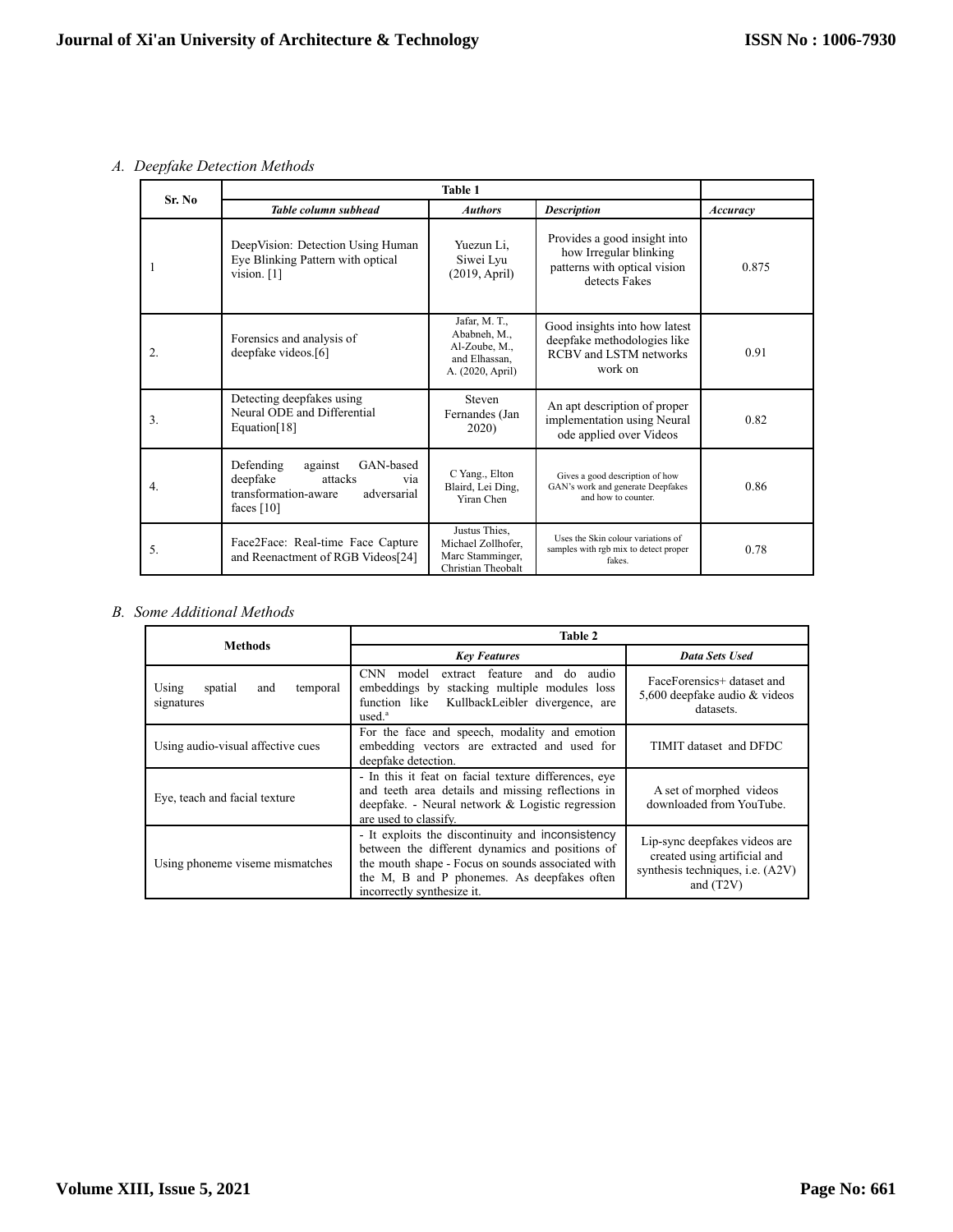### V. COMPARISON

The below comparison table describes the method that are available to detect deep fake video and its limitation. All the paper that we have referenced so far, follow the same

architecture, only thing that makes it unique and efficient from other methods is the feature that has been used. Deep fakes are corrupting the originality of media, as seeing is not what you might believe in anymore. All the method and algorithm has used features such as optical flow [19], face warping artifacts[32], Heart Rate Variations[17] etc. The challenges that are faced by the

above-mentioned methods and algorithms are high definition videos, multiple face detection, feature extraction models that take a lot of time to run.

Apart from the fact that the application fields of deep learning extend to other areas of work, it has given rise to such intelligent automation systems that can generate these perpetuated imageries.

| Sr. No.          | <b>Feature</b><br><b>Used</b>                                     | <b>Purpose</b>                                                                                                                                                                                                                                  | <b>Limitations</b>                                                                                                     | Accuracy                                                       |
|------------------|-------------------------------------------------------------------|-------------------------------------------------------------------------------------------------------------------------------------------------------------------------------------------------------------------------------------------------|------------------------------------------------------------------------------------------------------------------------|----------------------------------------------------------------|
| 1.               | Human Eye<br>Blinking Pattern[2]                                  | A method to analyze<br>significant changes in eye<br>blinking                                                                                                                                                                                   | Detection can be avoided by<br>purposely incorporating<br>images with<br>closed eyes in training<br>dataset.           | 0.875                                                          |
| $\overline{2}$ . | <b>Optical Flow</b><br>based CNN[19]                              | Exploits optical flow field<br>dissimilarity and discontinuity<br>as a<br>clue to discriminate between<br>modified<br>videos and real ones                                                                                                      | Feature seem to be able to<br>point out<br>some existing<br>dishomogeneous<br>entities between analyzed test<br>cases. | (VGG16)<br>81.61%<br>(ResNet50)<br>75.46%                      |
| 3.               | Real-time Face<br>Capture and<br>Reenactment of<br>RGB Videos[24] | The real-time facial<br>reenactment<br>system that requires just<br>monocular RGB<br>input.                                                                                                                                                     | Scenes or frames where face<br>is covered with hair and<br>beard are challenging                                       | 0.86                                                           |
| 4.               | <b>Warping Artifacts</b><br>$\left[32\right]$                     | Exploiting the<br>face warping artifacts, which<br>are the results of the<br>DeepFake production<br>pipeline.                                                                                                                                   | High resolution video, were<br>difficult to<br>differentiate.                                                          | (VGG16)<br>84.5<br>(ResNet50)<br>97.4<br>using<br><b>UADFV</b> |
| 5.               | Neural ODE [18]                                                   | 1: Extracting heart rate as a<br>feature<br>2:<br>Using the above feature to<br>Training Neural-ODE from<br>original videos.<br>3: Analyzing and Predicting<br>heart rates of the modified<br>videos<br>using previously trained<br>Neural-ODE. | This method has overall<br>accuracy of<br>75% and require a lot of time<br>to<br>process.                              | 0.91                                                           |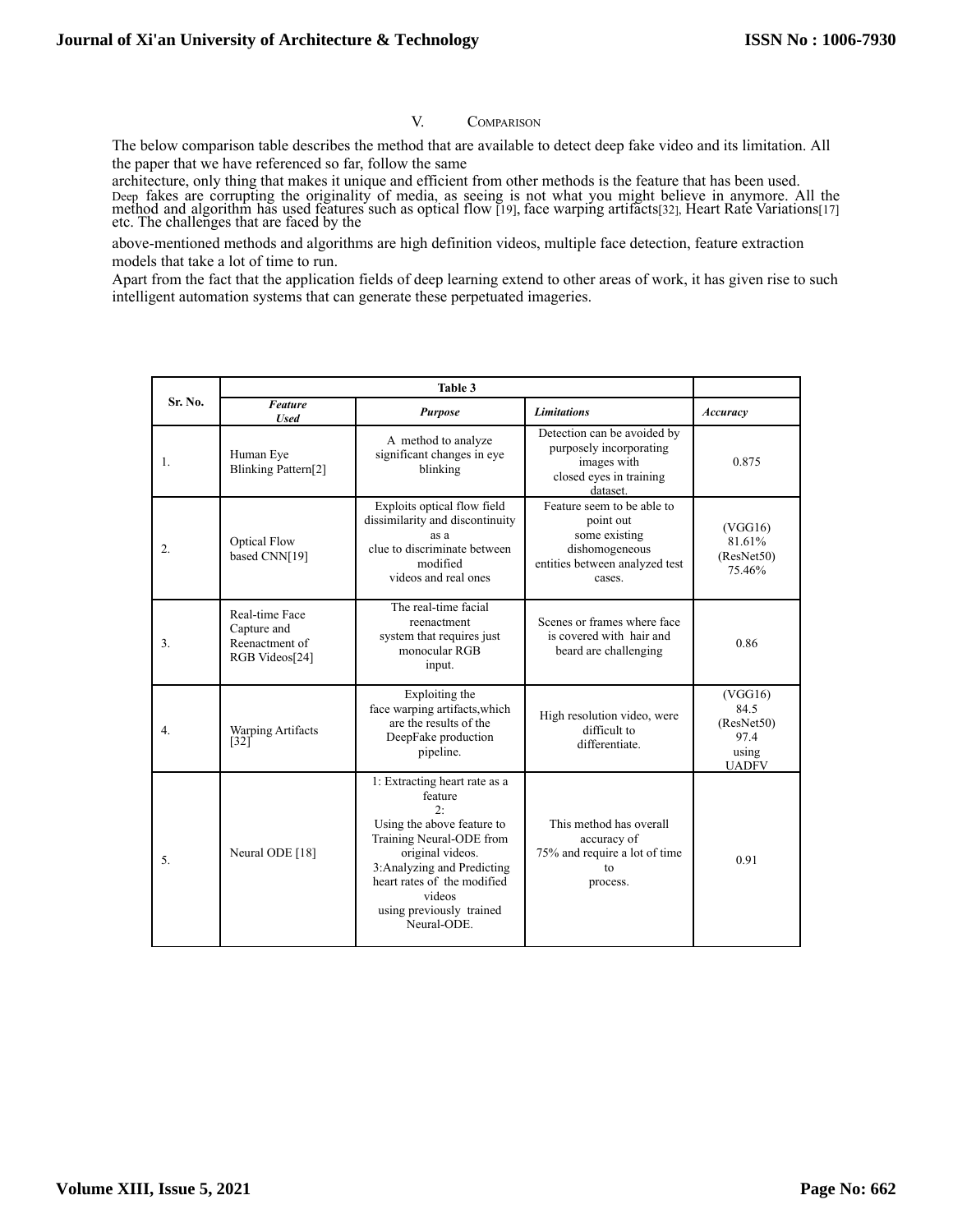

VI. ARCHITECTURE

Fig.1 Classification Model

Fig.1 depicts the basics architecture of deepfake detection model.It is divided into three main parts : 1:Dividing the dataset into training and testing sets.

2:Feature extraction using deep learning models.

3: Using features extracted in classification to get outputs.

As the classification model is a binary classification model its outputs will be real or fake.

**Input/Datasets:** Our dataset includes videos from youtube. It consists of real and fake videos. Other various datasets available are:

**1) DeepFake video dataset DeepfakeTIMIT:** This database consist of videos where faces are changed by swapping using the open source GAN-based approach. The dataset consists of two sets of modified videos (64x64) and (128x128) size models each. Among these modified and fake videos, every video has finite subjects around 32 subjects where each subject has 10 more videos of their faces changed or swapped. Every video is  $512 \times 384$  and is roughly 4 secs in length.

**2) DeepFake video dataset UADFV:** This dataset consists of approximately 100 videos, which have a set of 50 original videos and modified videos . Each video has only one subject and is roughly around 12 secs in length. **Feature Extractor:** We are trying to analyze the generation process of a DeepFake video for discovering the anomalies which can be exploited. The program uses a CNN[19] to extract frame-level features which in turn is used to train a RNN for temporal sequence analysis to detect modifications .

**Machine learning Model:** Model will compare the features extracted from the video frames to the original video frames to train itself to differentiate between original and fake videos. The model is a classification model and will give output as a true (fake video) or false (original video).

## VII. IMPLEMENTATION

After referring through a lot of reference paper and decent understanding of deepfake detection as well as generation ,we have made a basic model to test the capabilities of different- different classification models.

In this model we have used a Support vector machine,logistics regression model and multi-Level perceptron[37] and random forest classifier .

The Main Reason for choosing this model are, they all are classification models, have fast training speed, have fast prediction speed, have medium interpretability, medium performance and high performance with the limited datasets.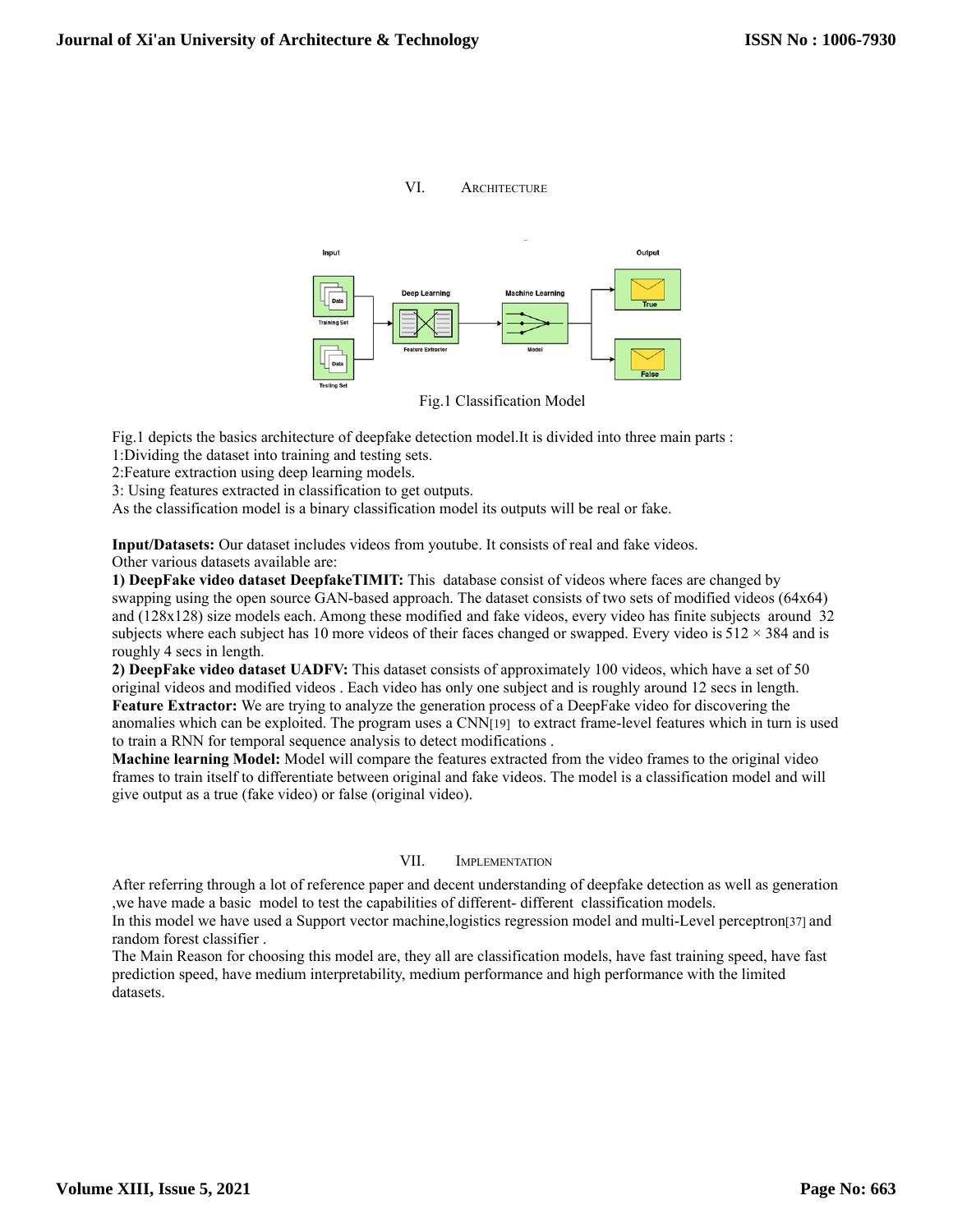| TABLE 4    |                        |                              |                                |                  |             |                                  |
|------------|------------------------|------------------------------|--------------------------------|------------------|-------------|----------------------------------|
| Model      | Problem<br><b>Type</b> | <b>Train</b><br><b>Speed</b> | <b>Predict</b><br><b>Speed</b> | Interpretability | Performance | performance with<br>limited data |
| <b>SVM</b> | $\mathcal{C}$          | slow                         | moderat<br>e                   | low              | moderate    | high                             |
| LR         | $\mathbf C$            | fast                         | fast                           | moderate         | lower       | high                             |
| <b>MLP</b> | Both                   | slow                         | moderat<br>e                   | low              | high        | low                              |
| <b>RFC</b> | Both                   | moderate                     | moderat<br>e                   | low              | moderate    | low                              |

C- classification

Both- Classification and Regression.

First of all we have cleaned our datasets using data cleaning techniques to remove missing value and unwanted information to reduce complexity .In order to test and insure that we have a balanced dataset we have looked at the label distribution.As shown in below figure 2.



fig - 2 Label Distribution

Than we have divided our dataset into training and testing sets. We have used three-fold cross validation to test different -different classification models. Logistic: f1=0.787 auc=0.850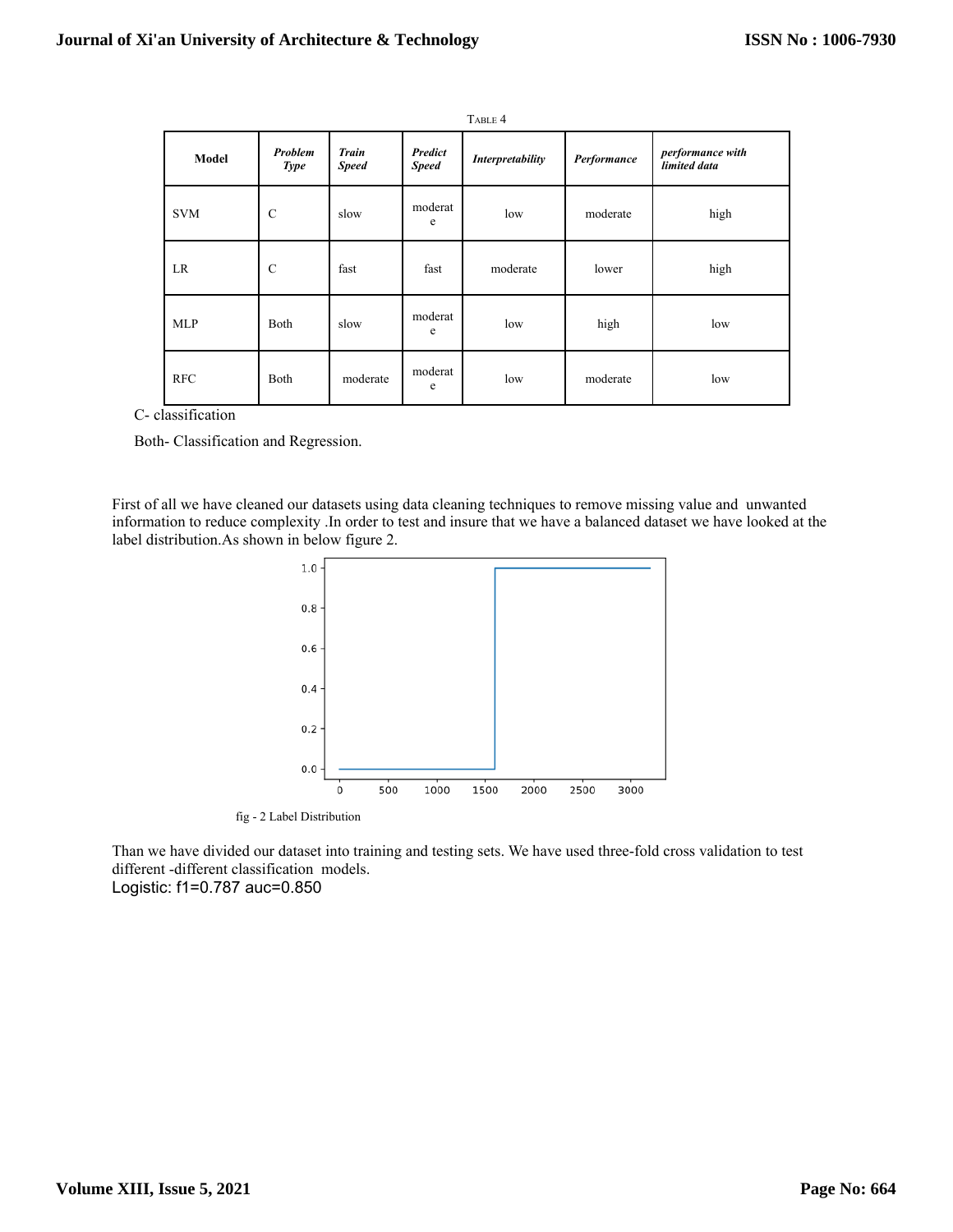

fig - 3 Recall-Precision graph

| <b>Methods</b> | <b>Results</b>           |      |  |  |
|----------------|--------------------------|------|--|--|
|                | <b>Accuracy Achieved</b> | %    |  |  |
| <b>SVM</b>     | 0.855                    | 85.5 |  |  |
| LR             | 0.777                    | 77.7 |  |  |
| <b>MLP</b>     | 0.742                    | 74.2 |  |  |
| <b>RFC</b>     | 0.748                    | 74.8 |  |  |

| <b>TEST ACCURACY PER ALGORITHM</b> |  |
|------------------------------------|--|
|------------------------------------|--|

Table 5

### VIII. CONCLUSION

In this work, we have analyzed different methods that are capable of effectively distinguishing between AI-generated morphed videos and original videos. We have evaluated various classification models/methods on several different sets of available DeepFake Videos datasets which demonstrate its efficiency and effectiveness in practice. In the Initial phases we would focus on validation of the model. We have compared various detection models and explored its limitations as well have found the models which transcend the limits.

In this work we have emphasized more on the different methods by which one can detect a deepfake based on the features collected so far. It also gives us a good insight into the best working algorithms that go in hand in hand with the type of dataset used. For a robust algorithm a robust training set is the key.

Based on the observation we have also explained the basic architecture that almost every model has followed. With the continuous evolution in deepfake technology, every new algorithm gives rise to a new branch of loopholes that need to be traced and neutralized iteratively.

Over the years Deepfakes' quality have been evolving rapidly thereby the performance of detection methods need to advance accordingly. We believe that by creating deepfakes perpetrators are not only defaming people but are also defaming AI. Our inspiration is to stop people from defaming AI by spreading awareness and making AI based detection models to prove technology is for the betterment of humankind. We believe that our study will act as a base and derive great insights for the future aspirants under security and forensics field who want to do research in deepfake generation and detection.